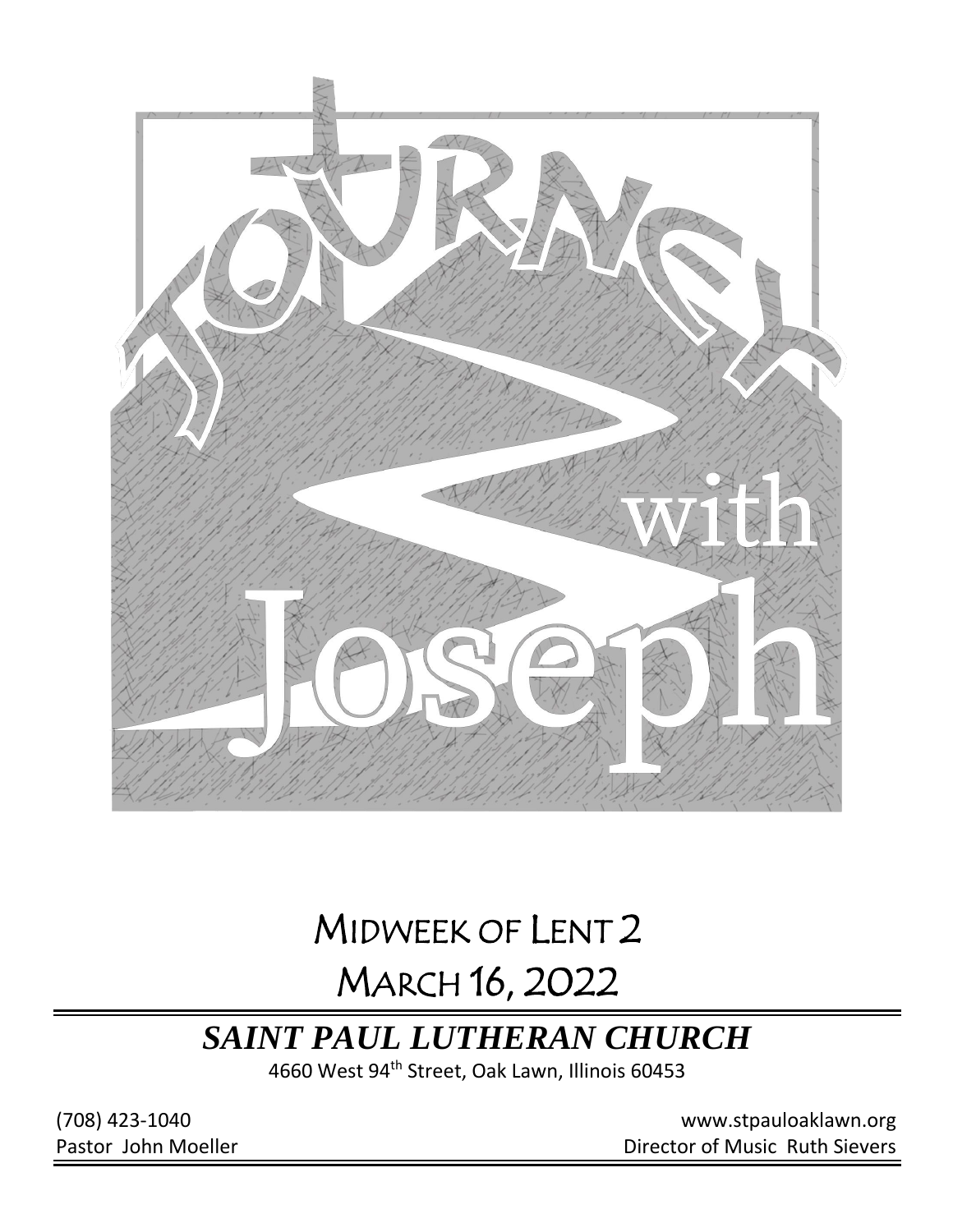## MIDWEEK OF LENT 2

"And lead us not into temptation." We pray this petition every time we pray the prayer our Lord taught us. Temptation around us is real, constant, and a continual danger to our lives on earth and our lives of faith. Joseph, already treated unfairly and residing in a distant land among the Egyptians, was not exempt to facing temptation. His reward for standing faithful and firm? More unfair treatment. Yet even amid imprisonment, he would remain faithful to the Lord, as his hope was kept in Him. As we face temptation each day, we also pray for the same steadfastness, knowing that through it all, Jesus has already taken on and faithfully resisted every temptation for us.

1 Christ, the life of all the living, Christ, the death of death, our foe, Who, Thyself for me once giving To the darkest depths of woe: Through Thy suff'rings, death, and merit I eternal life inherit. Thousand, thousand thanks shall be, Dearest Jesus, unto Thee.

2 Thou, ah! Thou, hast taken on Thee Bonds and stripes, a cruel rod; Pain and scorn were heaped upon Thee, O Thou sinless Son of God! Thus didst Thou my soul deliver From the bonds of sin forever.

### **Opening Hymn** "Christ, the Life of All the Living" #420 sts. 1-2 & 7 Thousand, thousand thanks shall be, Dearest Jesus, unto Thee.

7 Then, for all that wrought my pardon, For Thy sorrows deep and sore, For Thine anguish in the Garden, I will thank Thee evermore, Thank Thee for Thy groaning, sighing, For Thy bleeding and Thy dying, For that last triumphant cry, And shall praise Thee, Lord, on high.

> *Text: Ernst Christoph Homburg, 1605–81; tr. Catherine Winkworth, 1827–78, alt. Text: Public domain*

### *Stand*

### **Invocation**

- **P** In the name of the Father and of the  $\pm$  Son and of the Holy Spirit.
- C **Amen.**

### **Opening Sentences** *Psalm 141:1–8*

- $\mathbf{P}$  In this Lenten season, we continue our journey with Joseph
- C **and come to the cross of Christ on Calvary.**
- $\left[\mathbf{P}\right]$  Joseph's journey, with temptations and unfair accusations even amid faithfulness, calls us to seek the Lord for strength and steadfastness as he did. We respond with the psalmist: O LORD, I call upon You; hasten to me! Give ear to my voice when I call to You!
- C **Let my prayer be counted as incense before You, and the lifting up of my hands as the evening sacrifice!**
- $\mathbf{P}$  Set a guard, O LORD, over my mouth; keep watch over the door of my lips!
- C **Do not let my heart incline to any evil, to busy myself with wicked deeds in company with men who work iniquity, and let me not eat of their delicacies!**
- **P** Let a righteous man strike me—it is a kindness; let him rebuke me—it is oil for my head; let my head not refuse it. Yet my prayer is continually against their evil deeds.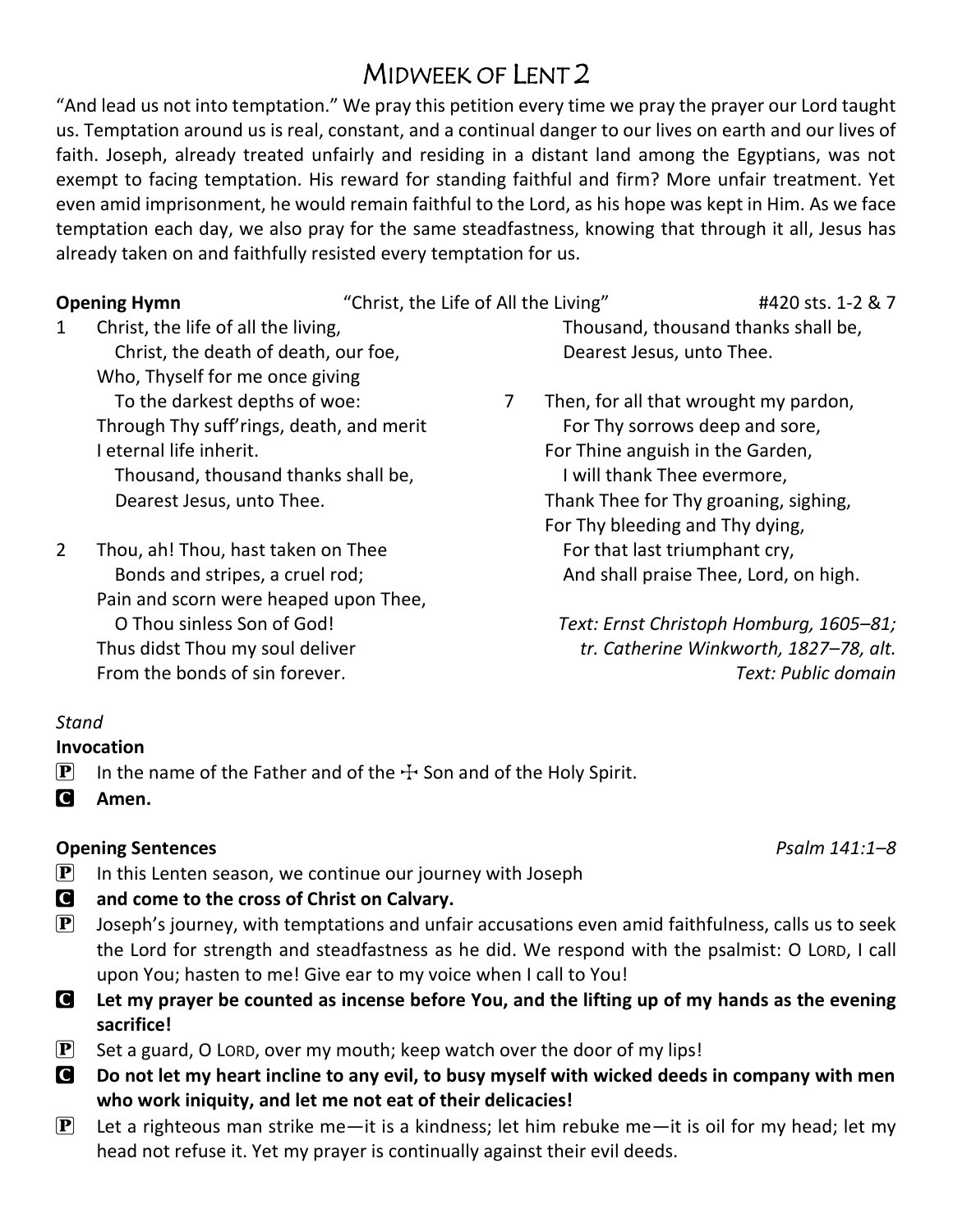- C **When their judges are thrown over the cliff, then they shall hear my words, for they are pleasant.**
- $\mathbf{P}$  As when one plows and breaks up the earth, so shall our bones be scattered at the mouth of Sheol.
- C **But my eyes are toward you, O God, my Lord; in you I seek refuge; leave me not defenseless!**

### **Confession and Absolution** *1 Peter 5:8–11*

- $\mathbf{P}$  As the devil "prowls around like a roaring lion, seeking someone to devour," we confess we have not resisted the temptations we so often face.
- C **We have sinned against You and against others in our thoughts, our words, and our actions.**
- $\left| \mathbf{P} \right|$  We have not loved You with our whole heart.
- C **We have not loved our neighbors as ourselves.**
- $\left| \mathbf{P} \right|$  In our fallings and because of our failings,
- C **we justly deserve Your present and eternal punishment. For the sake of Your Son, Jesus Christ, have mercy on us. Forgive us, renew us, and lead us, so that we may delight in Your will and walk in Your ways to the glory of Your holy name. Amen.**
- $\mathbf{P}$  Resist him, firm in your faith, knowing that the same kinds of suffering are being experienced by your brotherhood throughout the world. And after you have suffered a little while, the God of all grace, who has called you to His eternal glory in Christ, will Himself restore, confirm, strengthen, and establish you. Almighty God in His mercy has given His Son to take upon Himself the sins of the world to die for you, and for His sake forgives you all your sins. As a called and ordained servant of Christ and by His authority, I therefore forgive you all your sins in the name of the Father and of the  $\pm$  Son and of the Holy Spirit. To Him be the dominion forever and ever.
- C **Amen.**

## + WORD +

### **Prayer of the Day**

*We are seated*

**Old Testament** The Seph and Potiphar's Wife The *Genesis 39:1-21* 

P We continue our "*Journey with Joseph" in* Genesis chapter 39:

<sup>1</sup>Now Joseph had been brought down to Egypt, and Potiphar, an officer of Pharaoh, the captain of the guard, an Egyptian, had bought him from the Ishmaelites who had brought him down there. <sup>2</sup>The LORD was with Joseph, and he became a successful man, and he was in the house of his Egyptian master. <sup>3</sup>His master saw that the LORD was with him and that the LORD caused all that he did to succeed in his hands. <sup>4</sup>So Joseph found favor in his sight and attended him, and he made him overseer of his house and put him in charge of all that he had. <sup>5</sup>From the time that he made him overseer in his house and over all that he had the LORD blessed the Egyptian's house for Joseph's sake; the blessing of the LORD was on all that he had, in house and field. <sup>6</sup>So he left all that he had in Joseph's charge, and because of him he had no concern about anything but the food he ate.

Now Joseph was handsome in form and appearance. <sup>7</sup>And after a time his master's wife cast her eyes on Joseph and said, "Lie with me." <sup>8</sup>But he refused and said to his master's wife, "Behold, because of me my master has no concern about anything in the house, and he has put everything that he has in my charge. <sup>9</sup>He is not greater in this house than I am, nor has he kept back anything from me except yourself, because you are his wife. How then can I do this great wickedness and sin against God?" <sup>10</sup>And as she spoke to Joseph day after day, he would not listen to her, to lie beside her or to be with her.  $11$ But one day, when he went into the house to do his work and none of the men of the house was there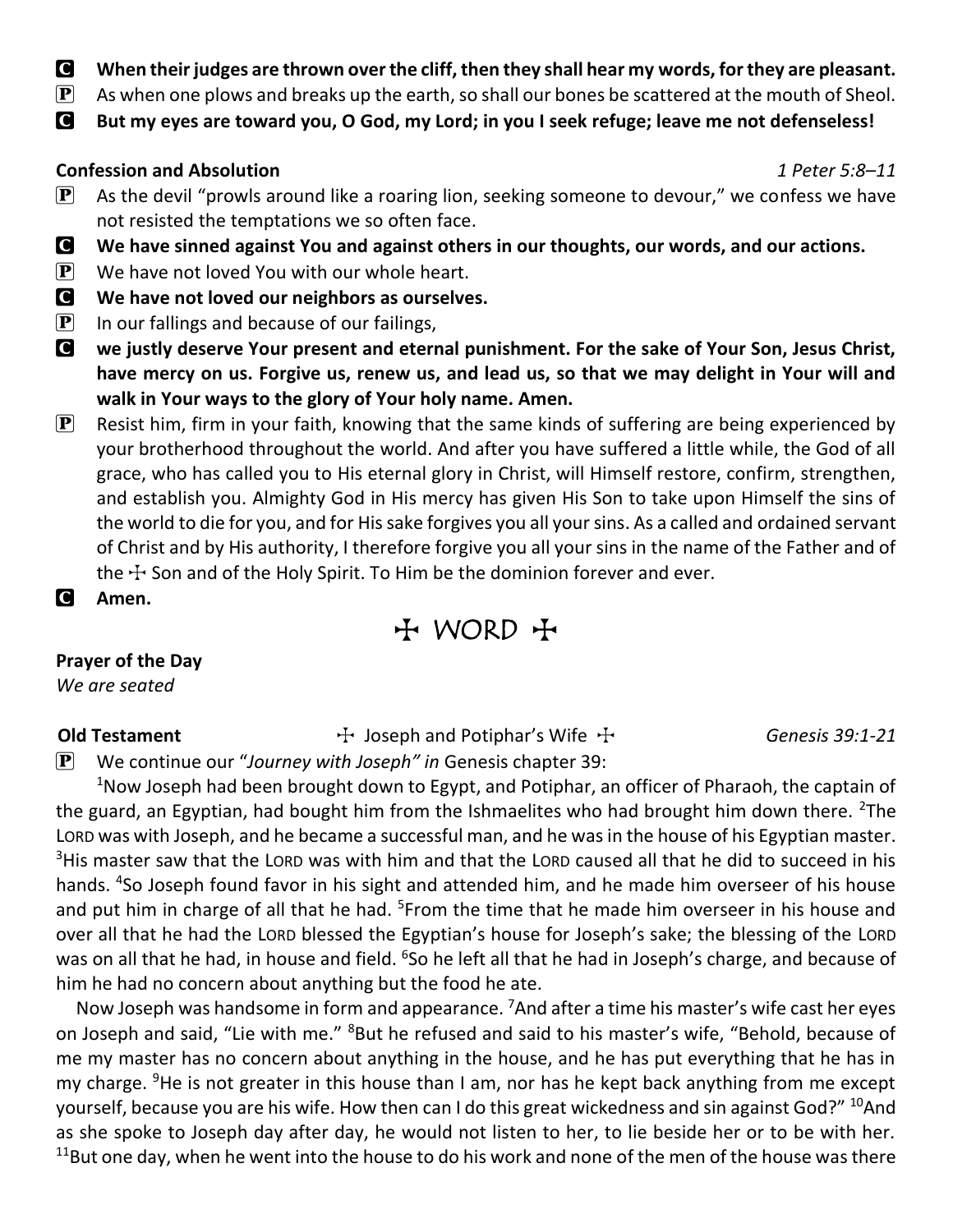in the house,  $^{12}$ she caught him by his garment, saying, "Lie with me." But he left his garment in her hand and fled and got out of the house.

 $13$ And as soon as she saw that he had left his garment in her hand and had fled out of the house,  $14$ she called to the men of her household and said to them, "See, he has brought among us a Hebrew to laugh at us. He came in to me to lie with me, and I cried out with a loud voice. <sup>15</sup>And as soon as he heard that I lifted up my voice and cried out, he left his garment beside me and fled and got out of the house." <sup>16</sup>Then she laid up his garment by her until his master came home, <sup>17</sup>and she told him the same story, saying, "The Hebrew servant, whom you have brought among us, came in to me to laugh at me.  $18$ But as soon as I lifted up my voice and cried, he left his garment beside me and fled out of the house."

 $19$ As soon as his master heard the words that his wife spoke to him, "This is the way your servant treated me," his anger was kindled. <sup>20</sup>And Joseph's master took him and put him into the prison, the place where the king's prisoners were confined, and he was there in prison.  $^{21}$ But the LORD was with Joseph and showed him steadfast love and gave him favor in the sight of the keeper of the prison.

 $\mathbf{P}$  This is the Word of the Lord.

### C **Thanks be to God.**

Holy Gospel: <br>The Thesus Prays on the Mount of Olives  $\pm$  Luke 22:39-62

 $39$ And he came out and went, as was his custom, to the Mount of Olives, and the disciples followed him. <sup>40</sup>And when he came to the place, he said to them, "Pray that you may not enter into temptation." <sup>41</sup>And he withdrew from them about a stone's throw, and knelt down and prayed, <sup>42</sup>saying, "Father, if you are willing, remove this cup from me. Nevertheless, not my will, but yours, be done." <sup>43</sup>And there appeared to him an angel from heaven, strengthening him. <sup>44</sup>And being in an agony he prayed more earnestly; and his sweat became like great drops of blood falling down to the ground. <sup>45</sup>And when he rose from prayer, he came to the disciples and found them sleeping for sorrow, <sup>46</sup>and he said to them, "Why are you sleeping? Rise and pray that you may not enter into temptation."

 $47$ While he was still speaking, there came a crowd, and the man called Judas, one of the twelve, was leading them. He drew near to Jesus to kiss him, <sup>48</sup>but Jesus said to him, "Judas, would you betray the Son of Man with a kiss?" <sup>49</sup>And when those who were around him saw what would follow, they said, "Lord, shall we strike with the sword?" <sup>50</sup>And one of them struck the servant of the high priest and cut off his right ear. <sup>51</sup>But Jesus said, "No more of this!" And he touched his ear and healed him.

 $52$ Then Jesus said to the chief priests and officers of the temple and elders, who had come out against him, "Have you come out as against a robber, with swords and clubs? <sup>53</sup>When I was with you day after day in the temple, you did not lay hands on me. But this is your hour, and the power of darkness."

<sup>54</sup>Then they seized him and led him away, bringing him into the high priest's house, and Peter was following at a distance. <sup>55</sup>And when they had kindled a fire in the middle of the courtyard and sat down together, Peter sat down among them. <sup>56</sup>Then a servant girl, seeing him as he sat in the light and looking closely at him, said, "This man also was with him." <sup>57</sup>But he denied it, saying, "Woman, I do not know him." <sup>58</sup>And a little later someone else saw him and said, "You also are one of them." But Peter said, "Man, I am not." <sup>59</sup>And after an interval of about an hour still another insisted, saying, "Certainly this man also was with him, for he too is a Galilean." <sup>60</sup>But Peter said, "Man, I do not know what you are talking about." And immediately, while he was still speaking, the rooster crowed. <sup>61</sup>And the Lord turned and looked at Peter. And Peter remembered the saying of the Lord, how he had said to him, "Before the rooster crows today, you will deny me three times."  $62$  And he went out and wept bitterly.

 $\mathbf{P}$  O Lord, have mercy on us.

C **Thanks be to God.**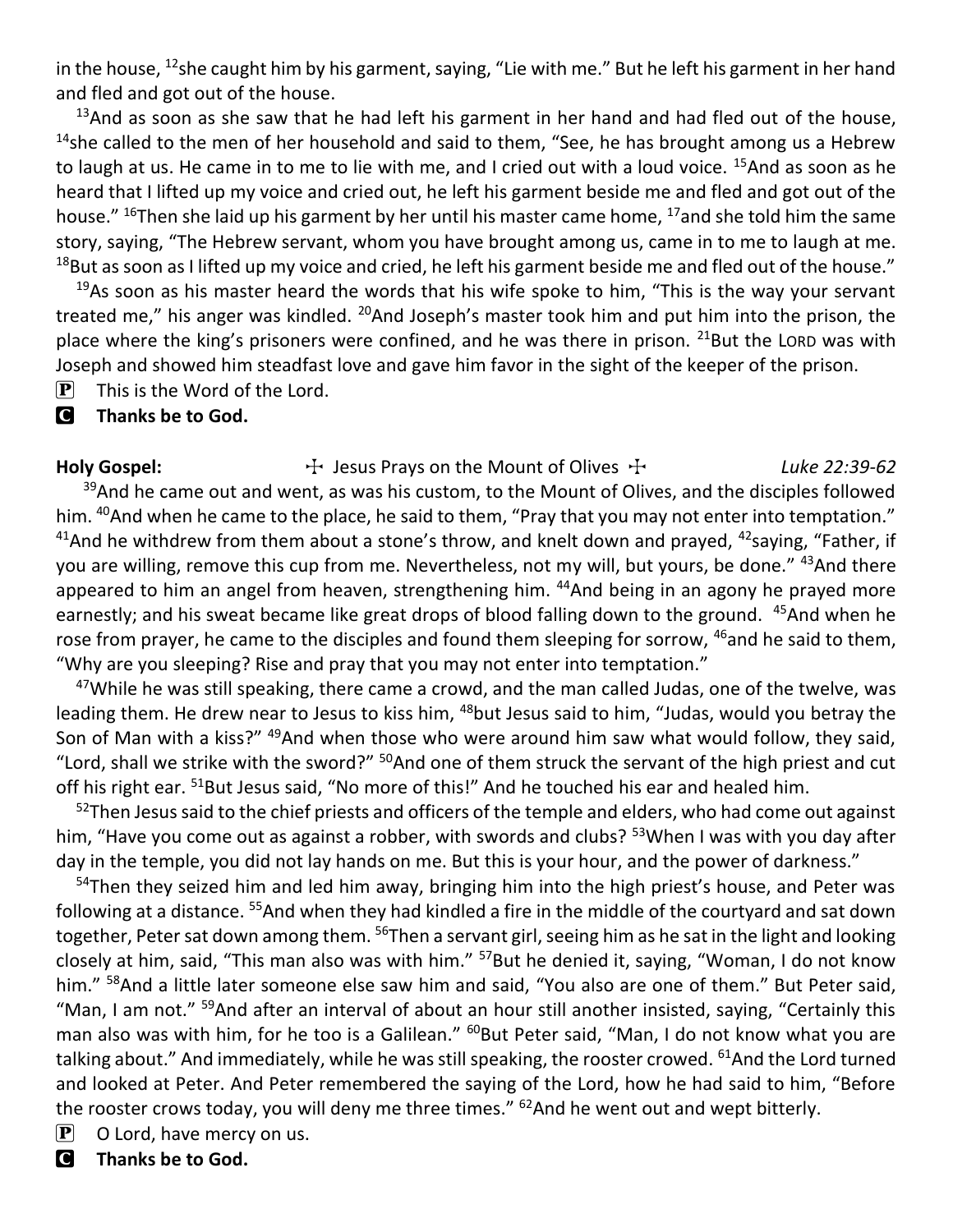**Sermon Hymn** "Go to Dark Gethsemane"  $#436$  sts. 1-3

- 1 Go to dark Gethsemane, All who feel the tempter's pow'r; Your Redeemer's conflict see, Watch with Him one bitter hour; Turn not from His griefs away; Learn from Jesus Christ to pray.
- 2 Follow to the judgment hall, View the Lord of life arraigned; Oh, the wormwood and the gall! Oh, the pangs His soul sustained!

### **Sermon**

Shun not suff'ring, shame, or loss; Learn from Him to bear the cross.

3 Calv'ry's mournful mountain climb; There, adoring at His feet, Mark that miracle of time, God's own sacrifice complete. "It is finished!" hear Him cry; Learn from Jesus Christ to die. *Text: James Montgomery, 1771–1854 Text: Public domain*

### **Prayer of the Church**

**Offerings***—may be left in the offering plates near the doors as you leave. Those worshipping at home may continue to mail or drop off offerings at the church office, and on-line giving always available on our website for everyone.* 

### **Catechism**

- $\mathbf{P}$  In the Lord's Prayer, we pray in the Sixth Petition:
- C **And lead us not into temptation.**
- $\left| \mathbf{P} \right|$  What does this mean?
- God tempts no one. We pray in this petition that God would guard and keep us so that the devil, **the world, and our sinful nature may not deceive us or mislead us into false belief, despair, and other great shame and vice. Although we are attacked by these things, we pray that we may finally overcome them and win the victory.**
- $\left| \mathbf{P} \right|$  We also pray in the Seventh Petition:
- **C** But deliver us from evil.
- $\left| \mathbf{P} \right|$  What does this mean?
- C **We pray in this petition, in summary, that our Father in heaven would rescue us from every evil of body and soul, possessions and reputation, and finally, when our last hour comes, give us a blessed end, and graciously take us from this valley of sorrow to Himself in heaven.**
- $\mathbf{P}$  We pray these, and all petitions together, in the prayer our Lord has taught us:
- C **Our Father, who art in heaven…**

### **Closing Prayer** *Luther's Evening Prayer*

- $\left| \mathbf{P} \right|$  We pray together Luther's Evening Prayer,
- C **I thank You, my heavenly Father, through Jesus Christ, Your dear Son, that You have graciously kept me this day; and I pray that You would forgive me all my sins where I have done wrong, and graciously keep me this night. For into Your hands I commend myself, my body and soul, and all things. Let Your holy angel be with me, that the evil foe may have no power over me. Amen.**